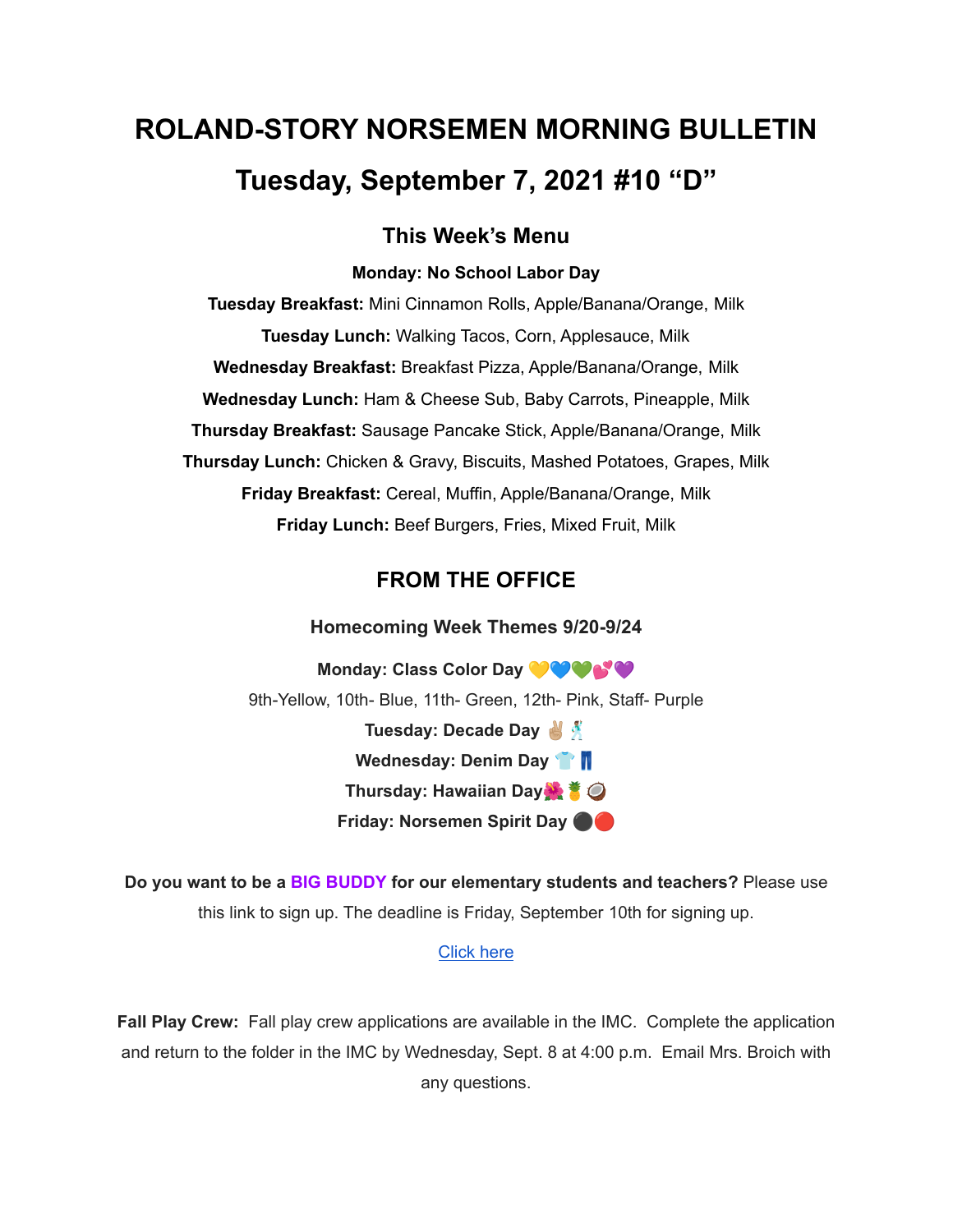**Homecoming Parade:** If you would like to recognize your student group or club in the Homecoming parade on Friday, Sept. 24th, with a float (or decorated car, etc.), please email Mrs. Paulson to be added to the line-up!

**Calling all Norse:** Key Club membership forms are available in Mrs. Lettow's room (103). We are a national volunteer organization dedicated to serving our school and community. Forms and dues should be turned in by September 14th at our first meeting. Talk to one of our officers for more details: Emma Schnurstein, Carly Halstead, Emilia Broich and Samantha Sanderson.

## **From the Counselor's Office: [COUNSELOR'S](https://docs.google.com/document/d/1vmwczNPbDzXe9vFaG5LJMQ7NYDv-i4oQJHybqA65TUc/edit?usp=sharing) FOLDER**

#### **PSAT/NMSQT**

Who: 10th and 11th-grade students

Sign up deadline: September 10 @Counselor's office

Testing Date: Wednesday, October 13th, 8:00-11:30 a.m.

Testing Location: Local churches (Quiet)

Required assessment: No, this is not required; Tied to scholarship eligibility

About the PSAT/NMSQT: [Click](https://collegereadiness.collegeboard.org/psat-nmsqt-psat-10/inside-the-test) here

Make checks payable to Roland-Story CSD

Cost: \$18

**Military Opt Out Form for Juniors and Seniors:** This allows us to legally refuse to give the military contact information about your student if you sign this form. Please return the signed form by September 13th to the guidance office.

#### **ATHLETIC ACTIVITIES FOR THE WEEK**

**Tuesday 9/7** JV/Varsity Cross Country meet @ Belmond Country Club 4:30pm